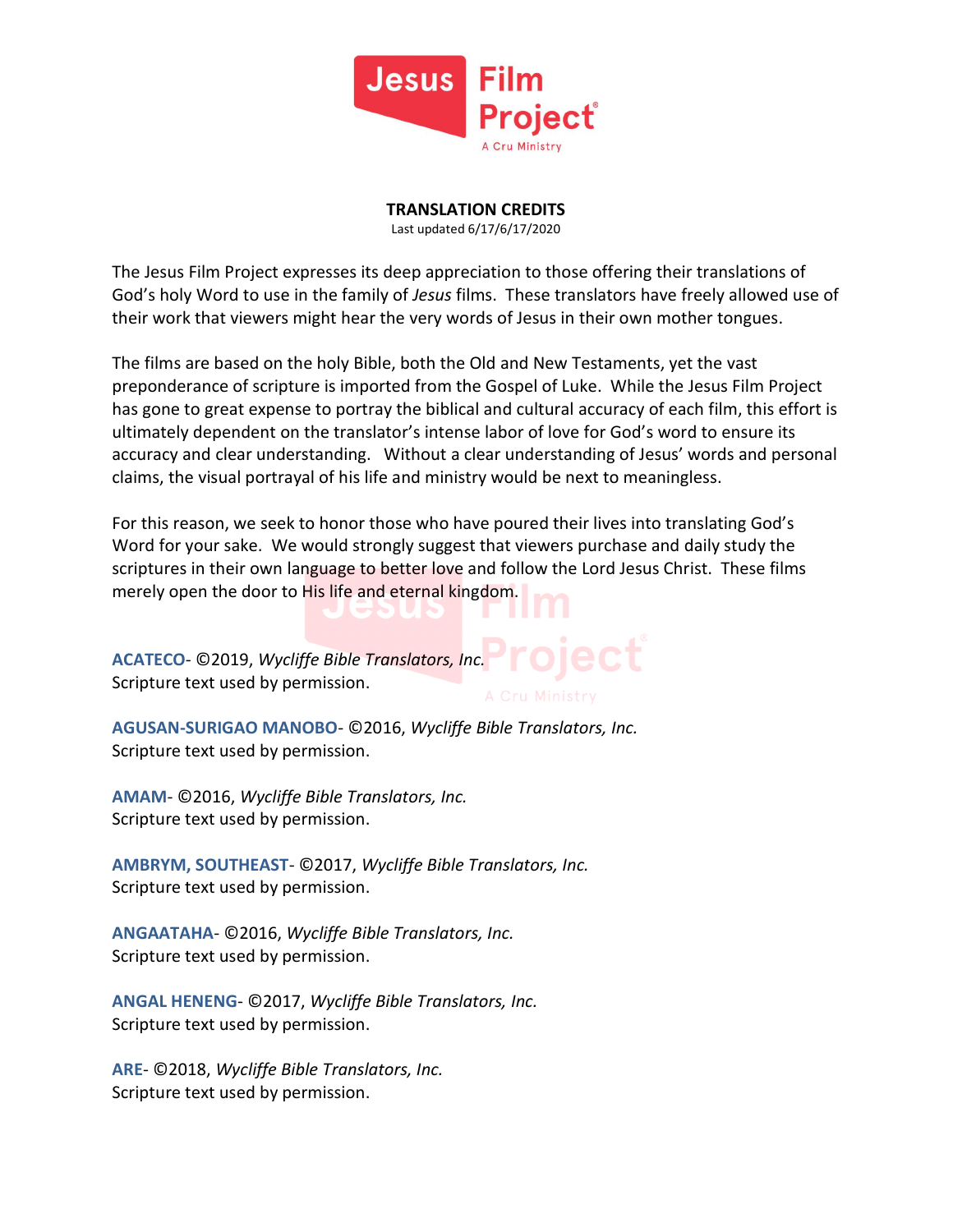ASHANINKA- ©2016, Wycliffe Bible Translators, Inc. Scripture text used by permission.

'AUHELAWA- ©2018, Wycliffe Bible Translators, Inc. Scripture text used by permission.

BANDIAL- ©2016, Wycliffe Bible Translators, Inc. Scripture text used by permission.

BINUKID- ©2018, Wycliffe Bible Translators, Inc. Scripture text used by permission.

BOLINAO- ©2016, Wycliffe Bible Translators, Inc. Scripture text used by permission.

CAKCHIQUEL, SOUTH CENTRAL- ©2019, Wycliffe Bible Translators, Inc. Scripture text used by permission.

CAKCHIQUEL, WESTERN- ©2019, Wycliffe Bible Translators, Inc. Scripture text used by permission.

CAPANAHUA- ©2019, Wycliffe Bible Translators, Inc. Scripture text used by permission.

DANO- ©2016, Wycliffe Bible Translators, Inc. Scripture text used by permission.

ENGLISH- ©2015, eBible.org Scripture text used by permission.

ESE- ©2016, Wycliffe Bible Translators, Inc. Scripture text used by permission.

FOLOPA- ©2017, Wycliffe Bible Translators, Inc. Scripture text used by permission.

HAWAI'I PIDGIN- ©2015, Wycliffe Bible Translators, Inc. Scripture text used by permission.

IFUGAO, MAYOYAO- ©2017, Wycliffe Bible Translators, Inc. Scripture text used by permission.

KAMASAU- ©2017, Wycliffe Bible Translators, Inc. Scripture text used by permission.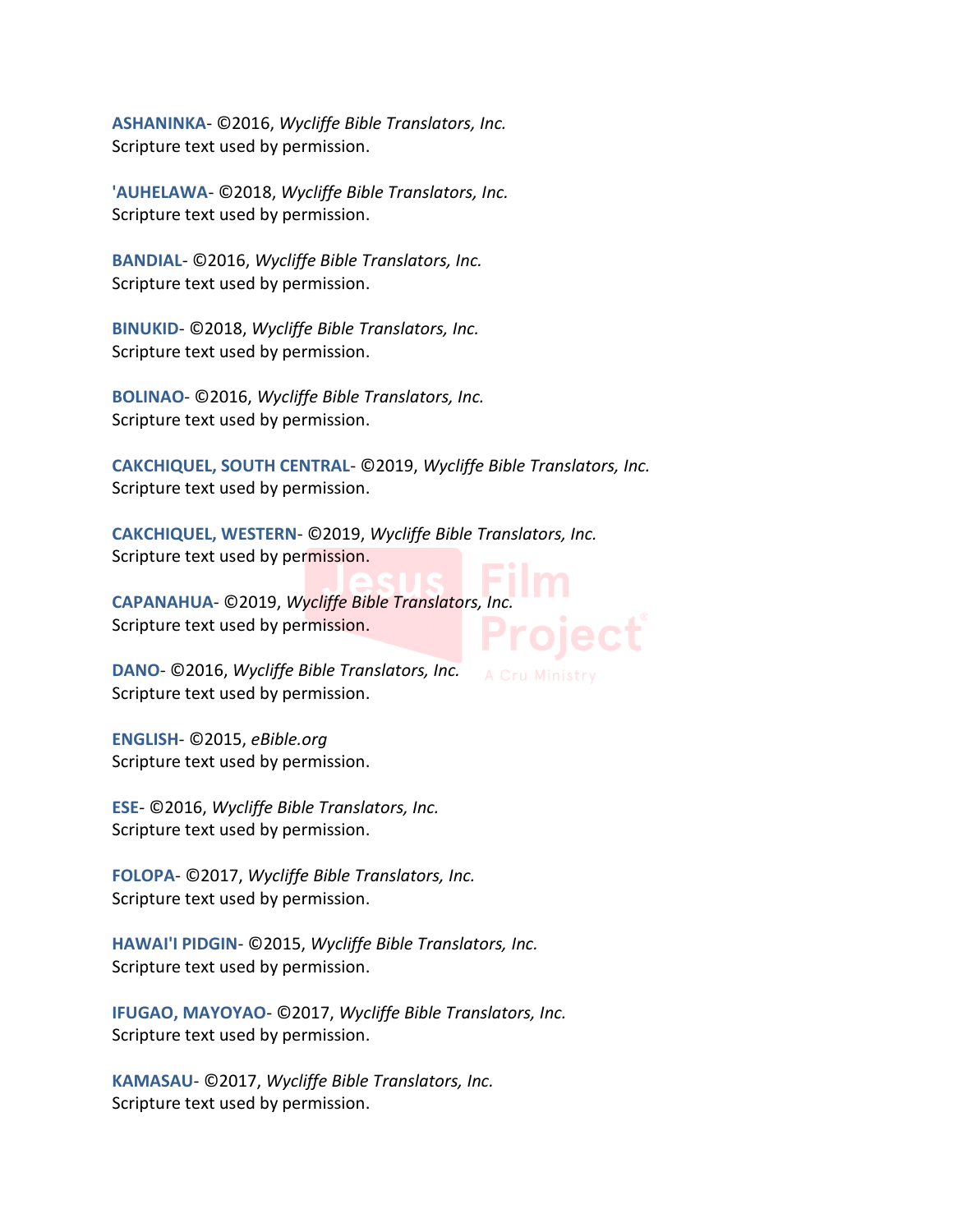KANDOOZI- ©2015, Wycliffe Bible Translators, Inc. Scripture text used by permission.

KANKANAY, NORTHERN- ©2020, Wycliffe Bible Translators, Inc. Scripture text used by permission.

KECHWA, SAN MARTIN- ©2019, Wycliffe Bible Translators, Inc. Scripture text used by permission.

KICHE, CUNEN- ©2019, Bible Society in Guatemala Scripture text used by permission.

KOREGUAJE- ©2018, WBT Western Zone Scripture text used by permission.

KWAIO- ©2017, Wycliffe Bible Translators, Inc. Scripture text used by permission.

LEWO- ©2017, Wycliffe Bible Translators, Inc. Scripture text used by permission.

LOWER DAGA- ©2017, Wycliffe Bible Translators, Inc. Scripture text used by permission.

MANOBO, MATIGSALUG- ©2018, Wycliffe Bible Translators, Inc. Scripture text used by permission.

MANOBO, SARANGANI- ©2016, Wycliffe Bible Translators, Inc. Scripture text used by permission.

MANOBO, TAGABAWA- ©2018, Wycliffe Bible Translators, Inc. Scripture text used by permission.

MANOBO, WESTERN BUKIDNON- ©2018, Wycliffe Bible Translators, Inc. Scripture text used by permission.

MASKELYNES- ©2018, Wycliffe Bible Translators, Inc. Scripture text used by permission.

MAWAE- ©2016, Wycliffe Bible Translators, Inc. Scripture text used by permission.

MEKEO- ©2017, Wycliffe Bible Translators, Inc. Scripture text used by permission.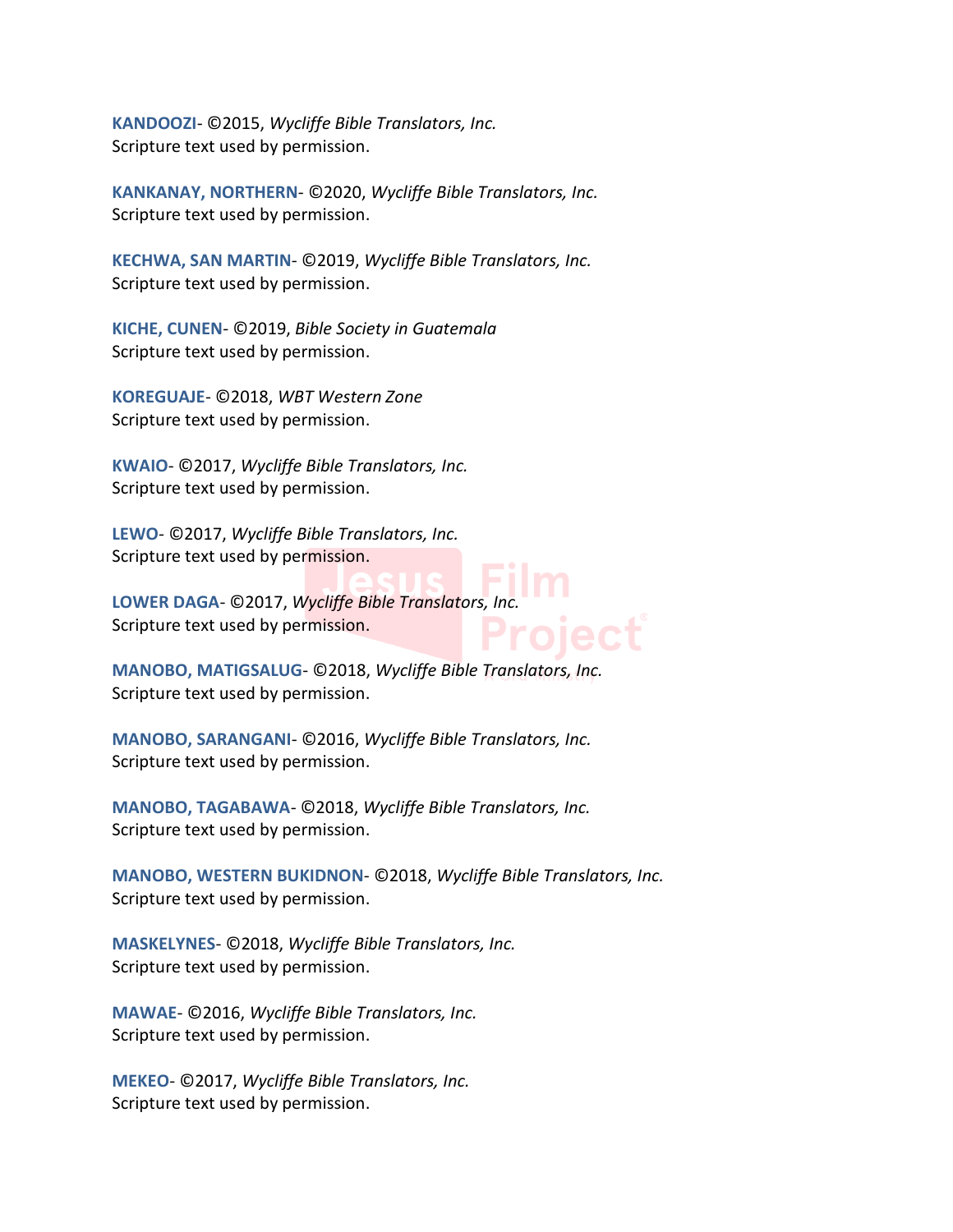NAHUATL, NORTHERN PUEBLA- ©2020, Wycliffe Bible Translators, Inc. Scripture text used by permission.

OMWUNRA-TOQURA- ©2017, Wycliffe Bible Translators, Inc. Scripture text used by permission. ONO- ©2017, Wycliffe Bible Translators, Inc. Scripture text used by permission.

OROKAIVA- ©2016, Wycliffe Bible Translators, Inc. Scripture text used by permission.

PAAMA- ©2017, Wycliffe Bible Translators, Inc. Scripture text used by permission.

PIAPOCO- ©2018, WBT Western Zone Scripture text used by permission.

Q'ANJOB'AL- ©2019, Bible Society in Guatemala Scripture text used by permission.

QUECHUA, ANCASH, HUAYLAS- ©2018, WBT Western Zone Scripture text used by permission.

QUECHUA, AYACUCHO- ©2018, Peruvian Bible Societ Scripture text used by permission.

QUECHUA, CUZCO- ©2018, Peruvian Bible Society Scripture text used by permission.

QUECHUA, HUANUCO, HUALLAGA- ©2016, Wycliffe Bible Translators, Inc. Scripture text used by permission.

QUECHUA, LAMBAYEQUE- ©2020, Wycliffe Bible Translators, Inc. Scripture text used by permission.

QUICHE, CENTRAL- ©2019, Bible Society in Guatemala Scripture text used by permission.

QUICHE, JOYABAJ- ©2019, Bible Society in Guatemala Scripture text used by permission.

Sa'a- ©2017, Wycliffe Bible Translators, Inc. Scripture text used by permission.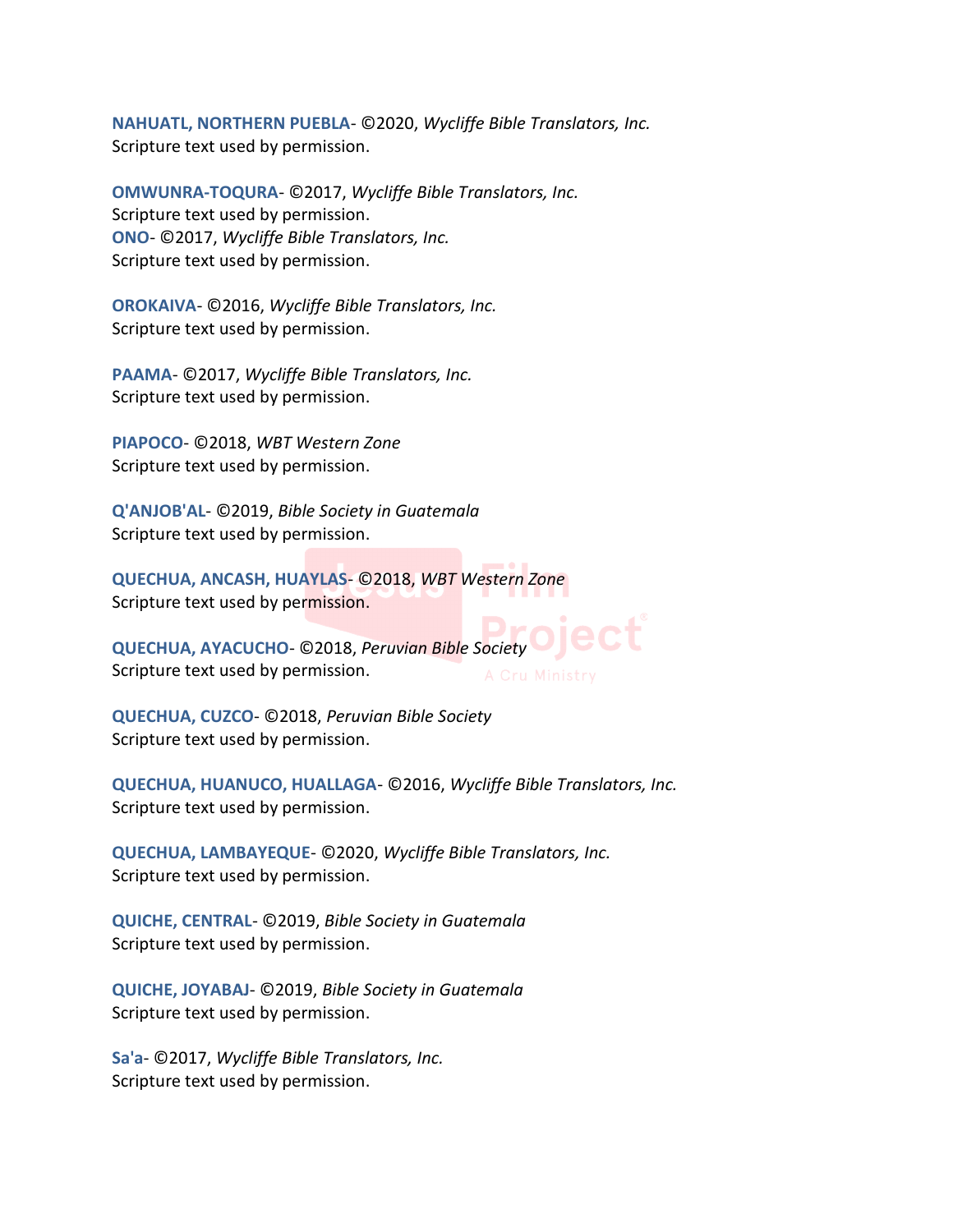SAMBAL- ©2016, Wycliffe Bible Translators, Inc. Scripture text used by permission.

SHIPIBO-CONIBO- ©2018, WBT Western Zone Scripture text used by permission.

SOMBA-SIAWARI- ©2016, Wycliffe Bible Translators, Inc. Scripture text used by permission.

SUENA- ©2017, Wycliffe Bible Translators, Inc. Scripture text used by permission.

TAKIA- ©2017, Wycliffe Bible Translators, Inc. Scripture text used by permission.

TANGOA- ©2017, Wycliffe Bible Translators, Inc. Scripture text used by permission.

TAWALA- ©2018, Wycliffe Bible Translators, Inc. Scripture text used by permission.

TIRURAY- ©2016, Wycliffe Bible Translators, Inc. Scripture text used by permission.

TOJOLABAL- ©2018, WBT Western Zone Scripture text used by permission.

TUYUCA- ©2020, Wycliffe Bible Translators, Inc. Scripture text used by permission.

UDUK- ©2017, SIM International Scripture text used by permission.

URAT- ©2017, Wycliffe Bible Translators, Inc. Scripture text used by permission.

URIPIV-WALA-RANO-ATCHIN- ©2017, Wycliffe Bible Translators, Inc. Scripture text used by permission.

USARUFA- ©2016, Wycliffe Bible Translators, Inc. Scripture text used by permission.

YAMINAHUA- ©2015, Wycliffe Bible Translators, Inc. Scripture text used by permission.